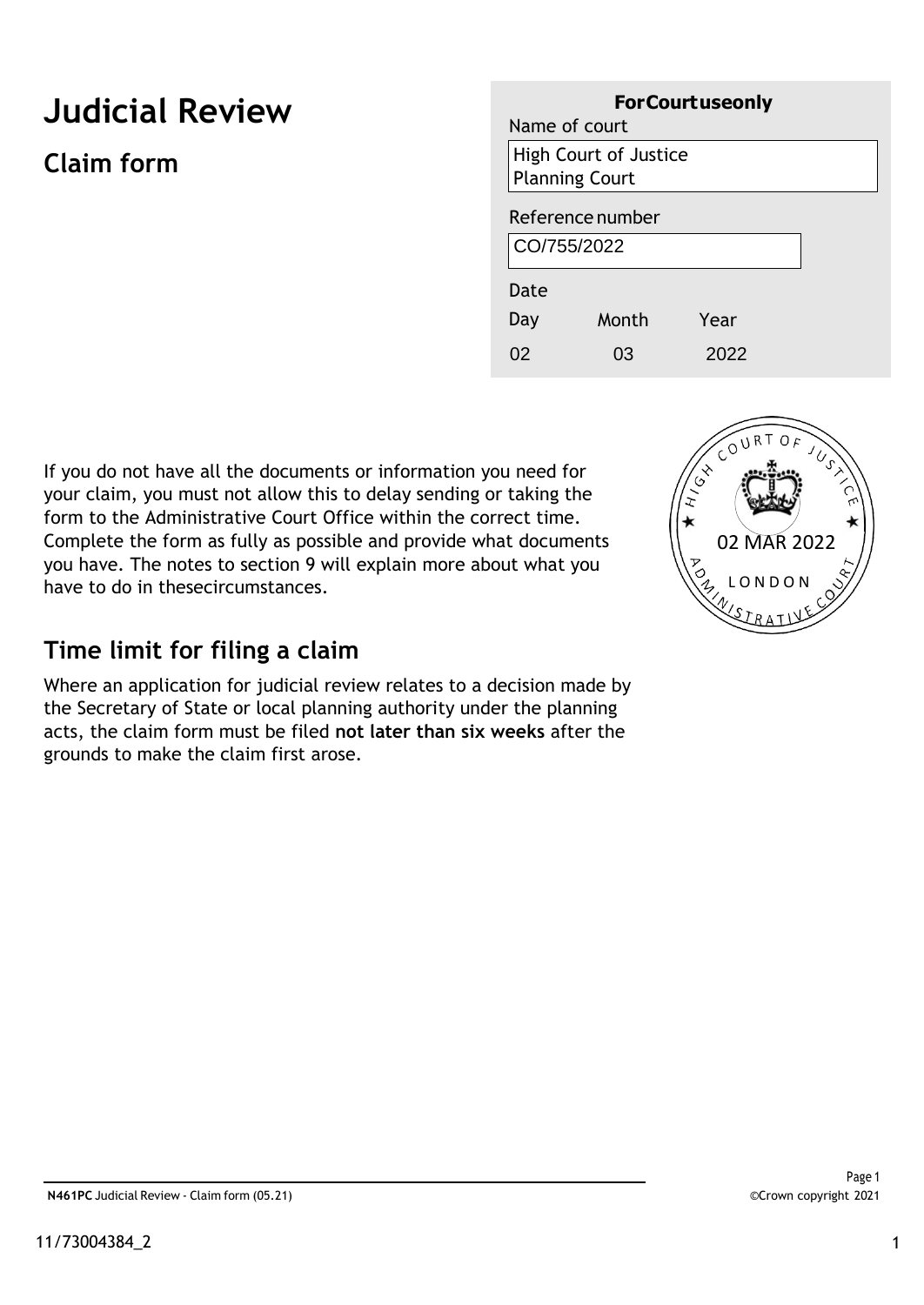## **Section 1 – Details of the claimant(s) and defendant(s)**

**1.** Claimant(s) name and address(es)

First name(s)

AQUIND Limited

Last name

### **Address**

Building and street

Second line of address

Town or city

County (optional)

Postcode



#### Phone number

Email (if you have one)

1.1 Claimant's or claimant's legal representative's address to which documents should be sent.

First name(s)

review are to be sent. Herbert Smith Freehills LLP

Last name

**Note 1.1:** Give full name(s) and address(es) to which all documents relating to the judicial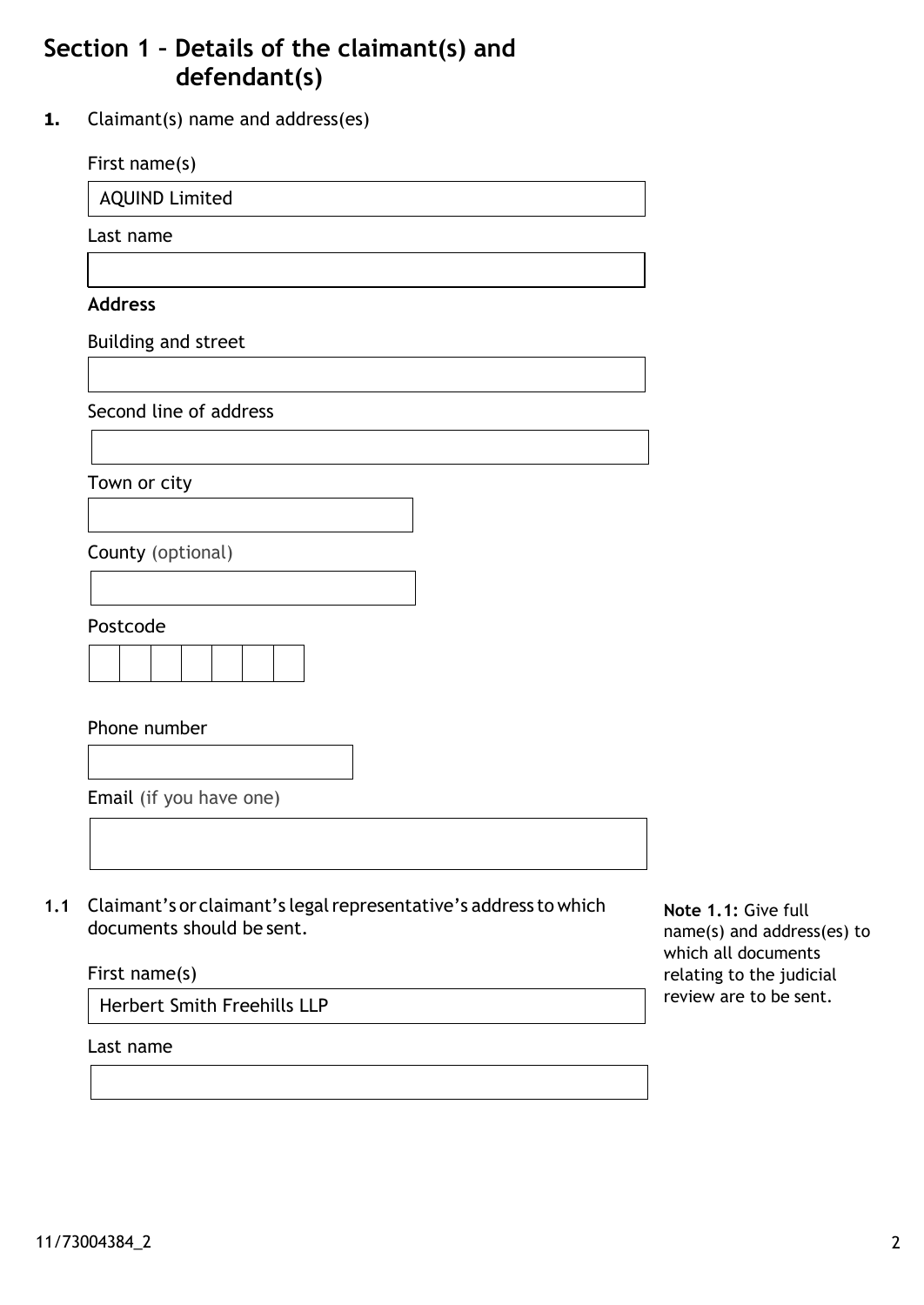#### **Address**

Building and street

Herbert Smith Freehills LLP

Second line of address

Exchange House, Primrose Street

Town or city

London

County (optional)

#### Postcode

| Phone number |  |  |  |  |  |  |  |
|--------------|--|--|--|--|--|--|--|

Email

#### **1.2** Claimant's Counsel'sdetails

First name(s)

Simon; Hugh

Last name

Bird QC; Flanagan

**Address**

Building and street

Francis Taylor Building

Second line of address

Inner Temple

Town or city

London

County (optional)

#### Postcode

| _ |  |  |  |  |  |  |  |
|---|--|--|--|--|--|--|--|
|---|--|--|--|--|--|--|--|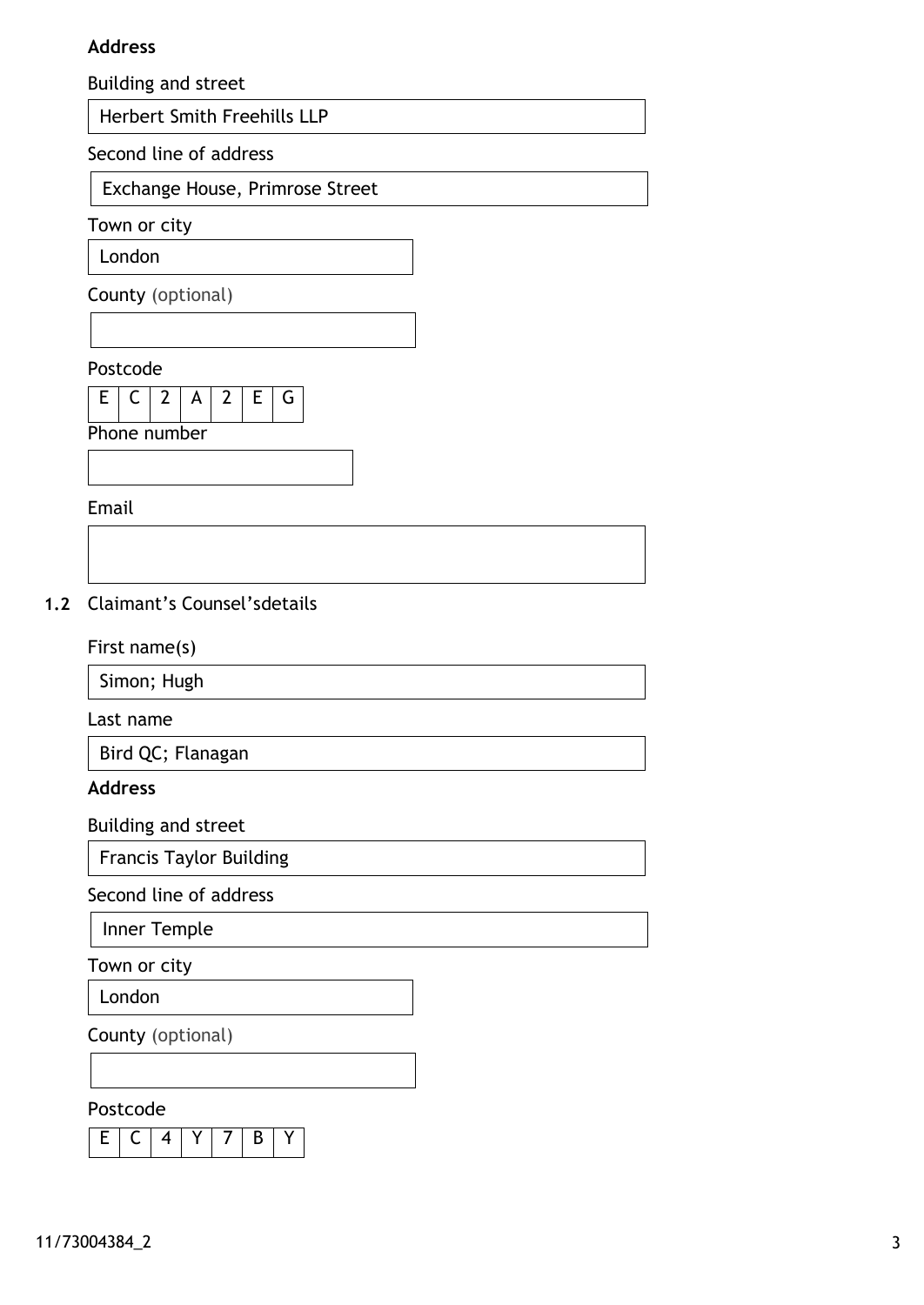#### Phone number

Email

**1.3** 1st Defendant's name

Secretary of State for Business, Energy & Industrial Strategy

**1.4** Defendant's or (where known) Defendant's legal representative's address to which documents should be sent.

#### **Address**

Building and street

Government Legal Department Litigation Group, 102 Petty France

Second line of address

102 Petty France, Westminster

Town or city

London

County (optional)

Postcode

| A / | $\sim$ | . . |  |
|-----|--------|-----|--|
|     |        |     |  |

#### Phone number

Email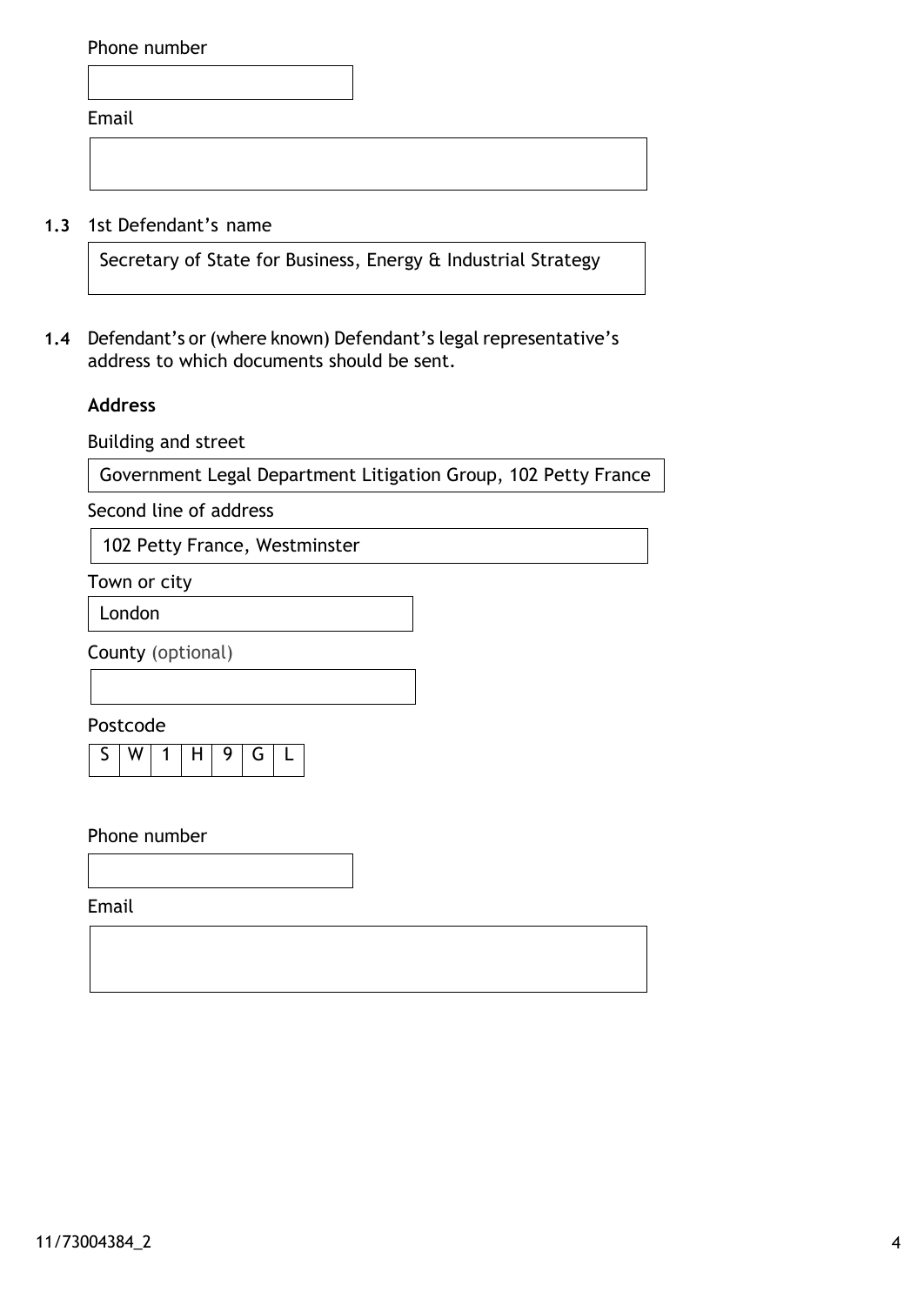**1.6** Defendant's or (where known) Defendant's legal representative's address to which documents should be sent.

#### **Address**

Building and street

Second line of address

Town or city

County (optional)

#### Postcode

#### Phone number

Email

### **Section 2 – Contact details of other interested parties**

#### **2.1** 1st Interest party

First name(s)

Last name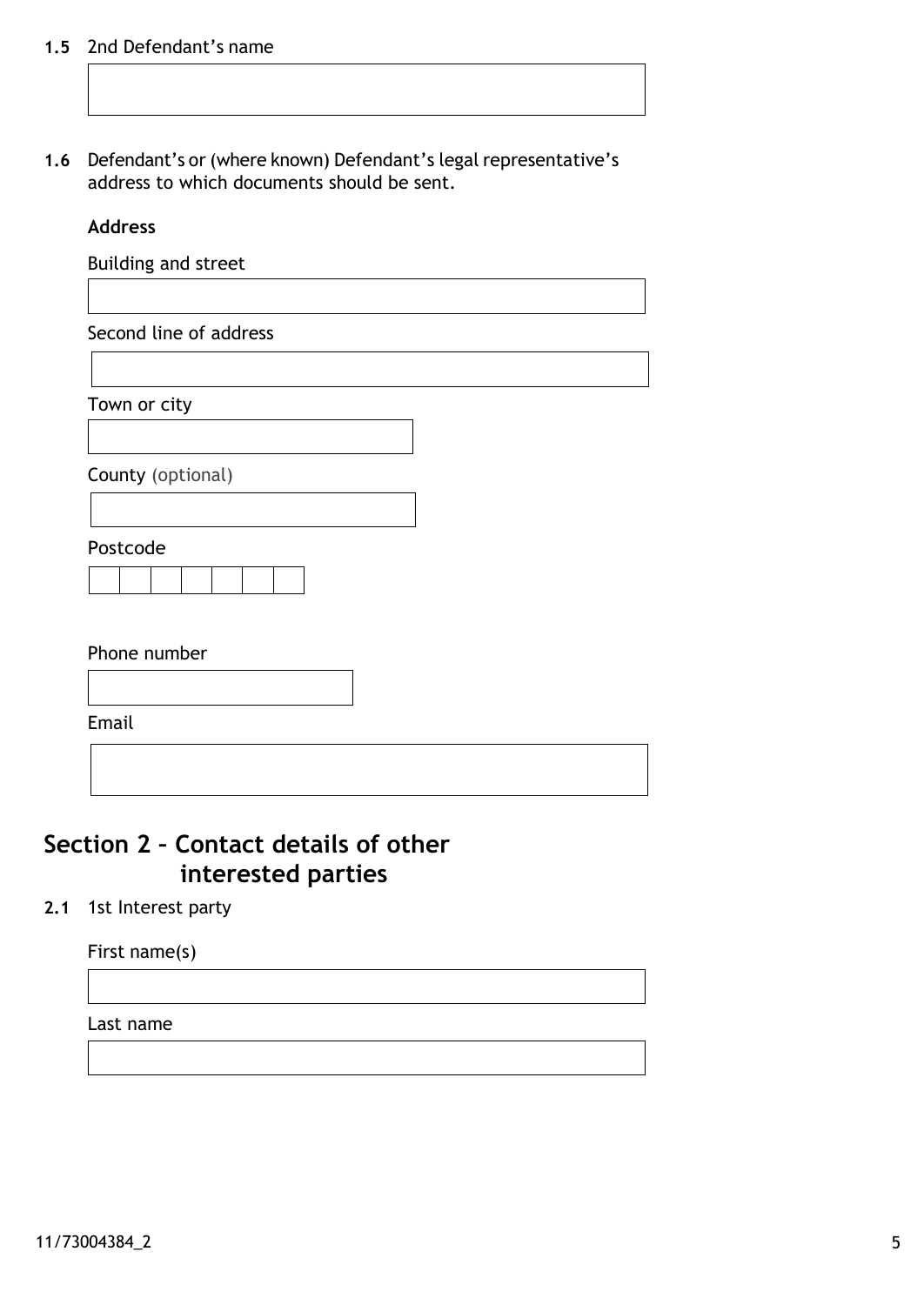#### **Address**

Building and street

Second line of address

Town or city

County (optional)

#### Postcode



#### Phone number

Email (if you have one)

### **2.2** 2nd Interest party

First name(s)

Last name

#### **Address**

Building and street

Second line of address

Town or city

County (optional)

Postcode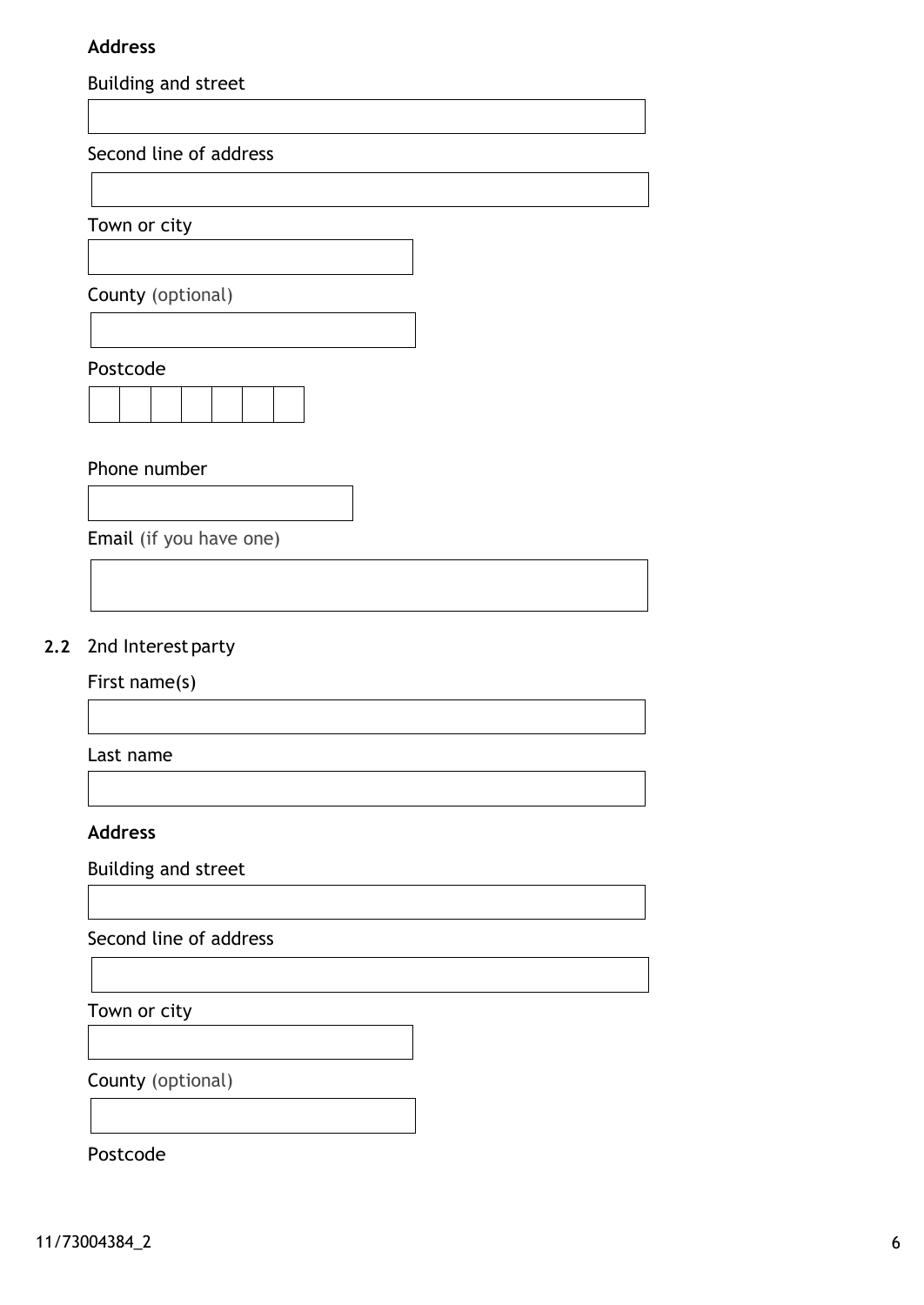|  | Phone number |
|--|--------------|
|--|--------------|

Email

### **Section 3 – Details of the decision to be judicially reviewed**

**3.1** Give details of the decision you seek to have judicially reviewed. Note 3.1: Use a separate

The Secretary of State for Business, Energy and Industrial Strategy's decision of 20 January 2022 to refuse development consent for UK and UK Marine elements of the AQUIND Interconnector pursuant to section 114(1)(b) of the Planning Act 2008.

sheet if you need more space for your answers, marking clearly which section the information refers to.

#### **3.2** Date of decision

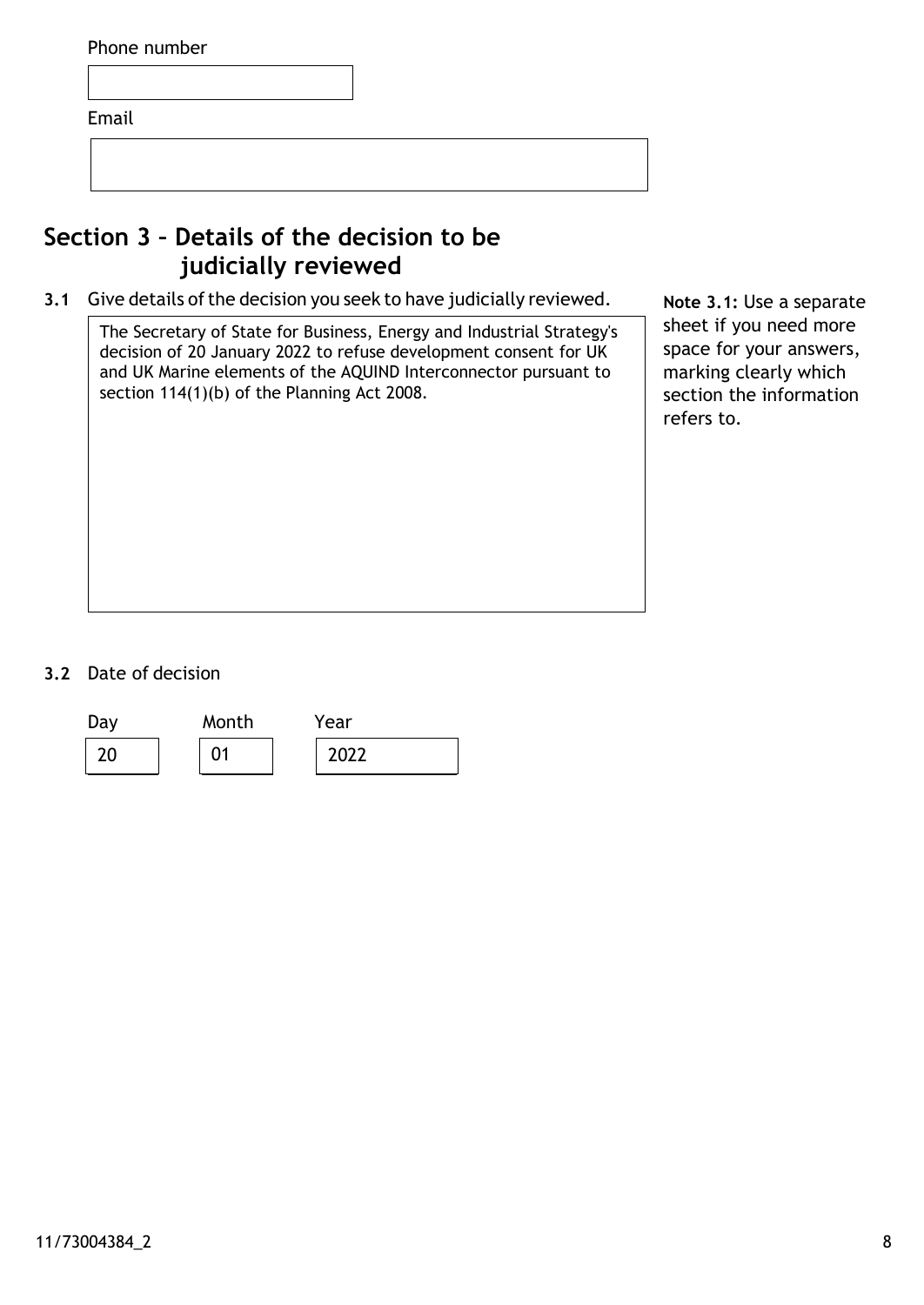**3.3** Name and address of the court, tribunal, person or body who made the decision to bereviewed.

Name

Secretary of State for Business, Energy & Industrial Strategy

#### **Address**

Building and street

1 Victoria Street

Second line of address

Town or city

London

County (optional)

Postcode

|  |  |  |  |  | - |  |
|--|--|--|--|--|---|--|
|--|--|--|--|--|---|--|

### **Section 4 – Permission to proceed with a claim for judicial review**

**This section must be completed.** You must answer all the questions and give further details where required.

- **4.1** Are you making any other applications?
	- Yes. Complete Section 8.
	- X | No

Is the claimant in receipt of a Civil Legal Aid Certificate?

Yes

X | No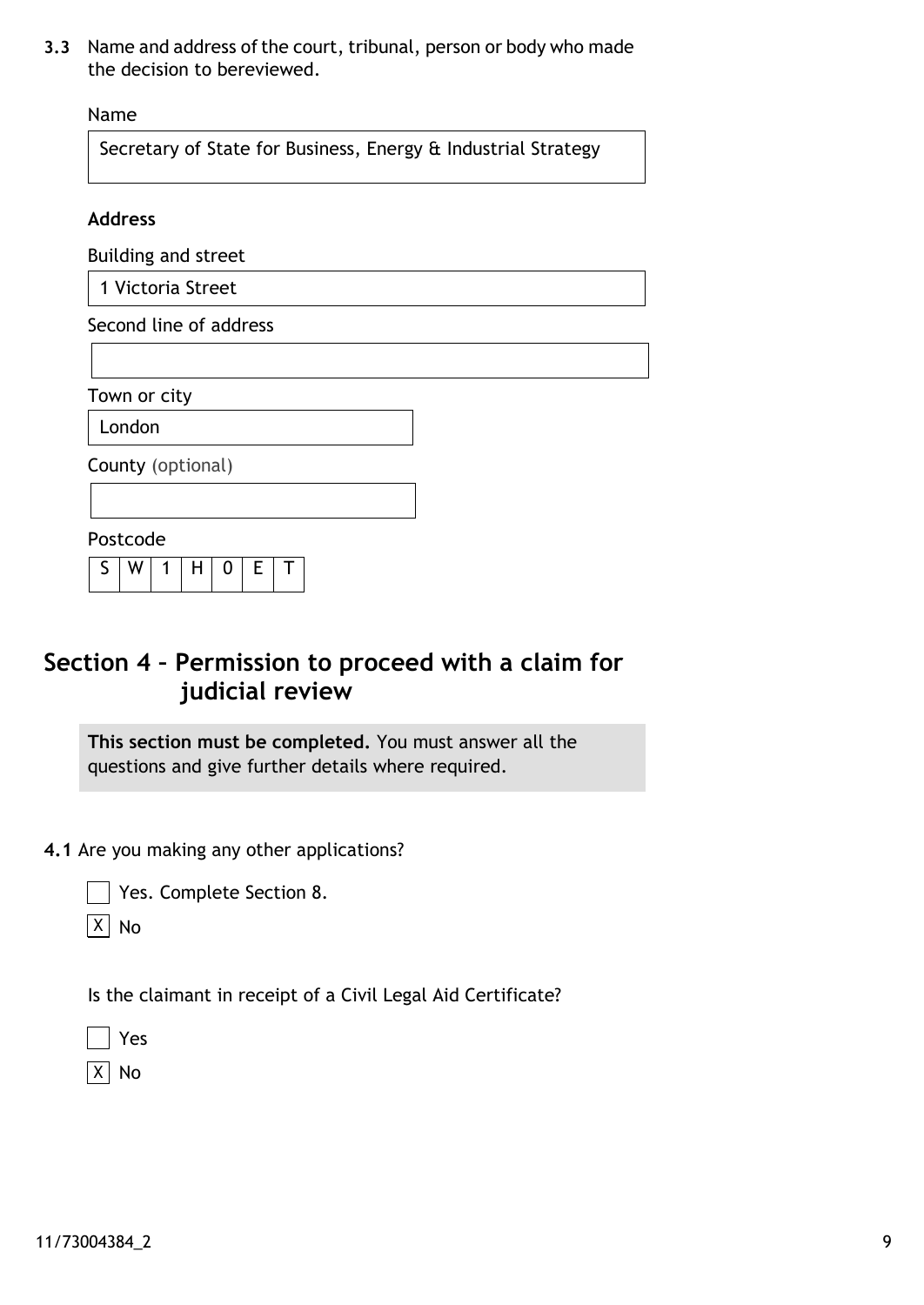Does your claim, or any application for interim relief or expedition need to be decided urgently?

Yes. Complete form **N463PC** and file this with your application.

No X

Have you complied with the pre-action protocol?

X Yes

No. Give reasons for non-compliance in the box below.

Have you issued this claim in the region with which the claim is most closely connected?

 $X$  Yes. Give any additional reasons for wanting it to be dealt within this region in the box below

No. Give reasons in the box below

This claim is issued in London as the addresses of both the Claimant and the Defendant are in London.

Does the claim include any issues arising from the Human Rights Act 1998?

Yes. State the articles which you contend have been breached in the box below.

X No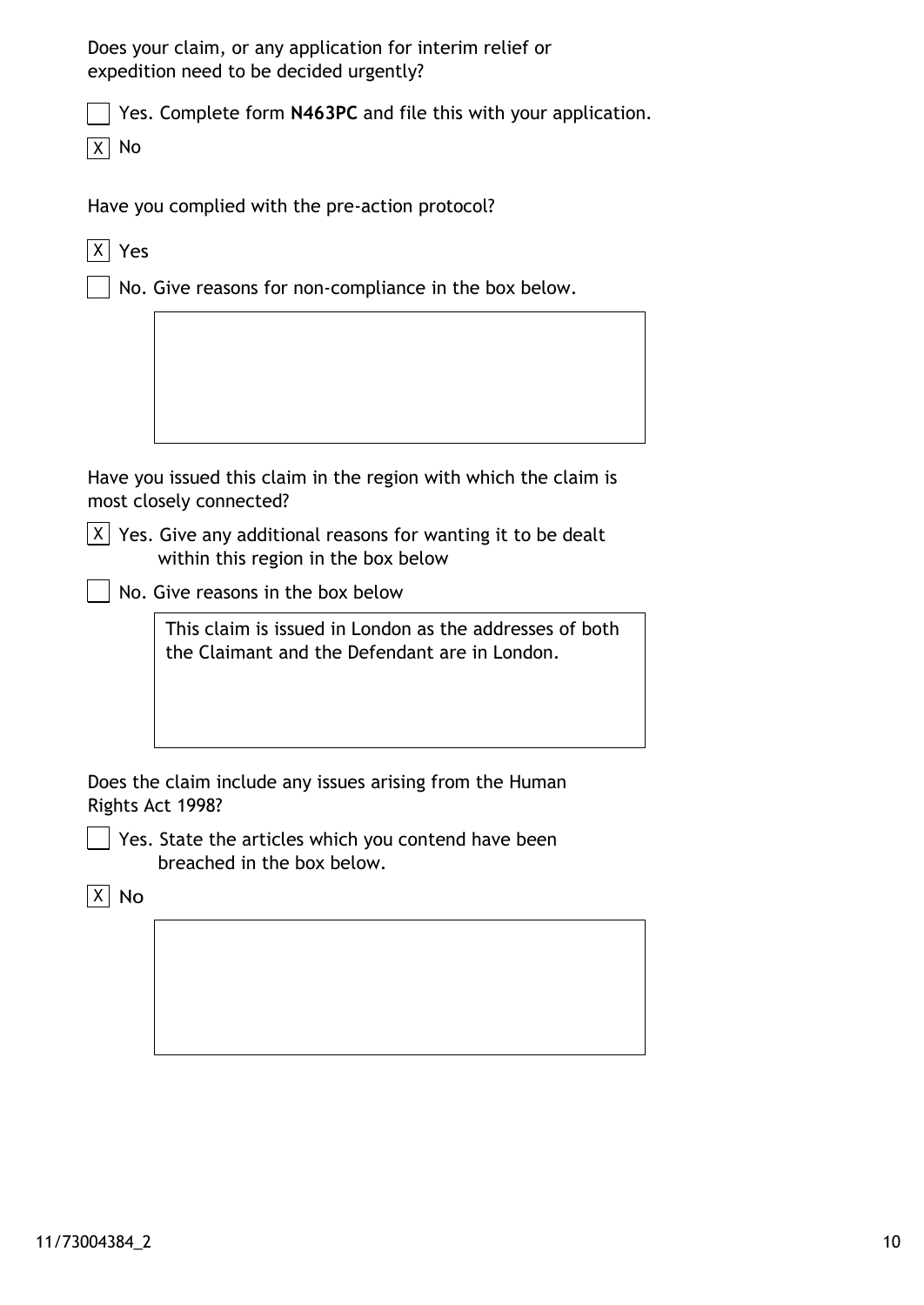Please see the attached Statement of Facts and Grounds.

you are basing your claim should be set out in this section of the form, or in a separate document attached to the form. It should contain a numbered list of the points that you intend to rely on at the hearing. Refer at each pointto any documents you are filing in support of your claim.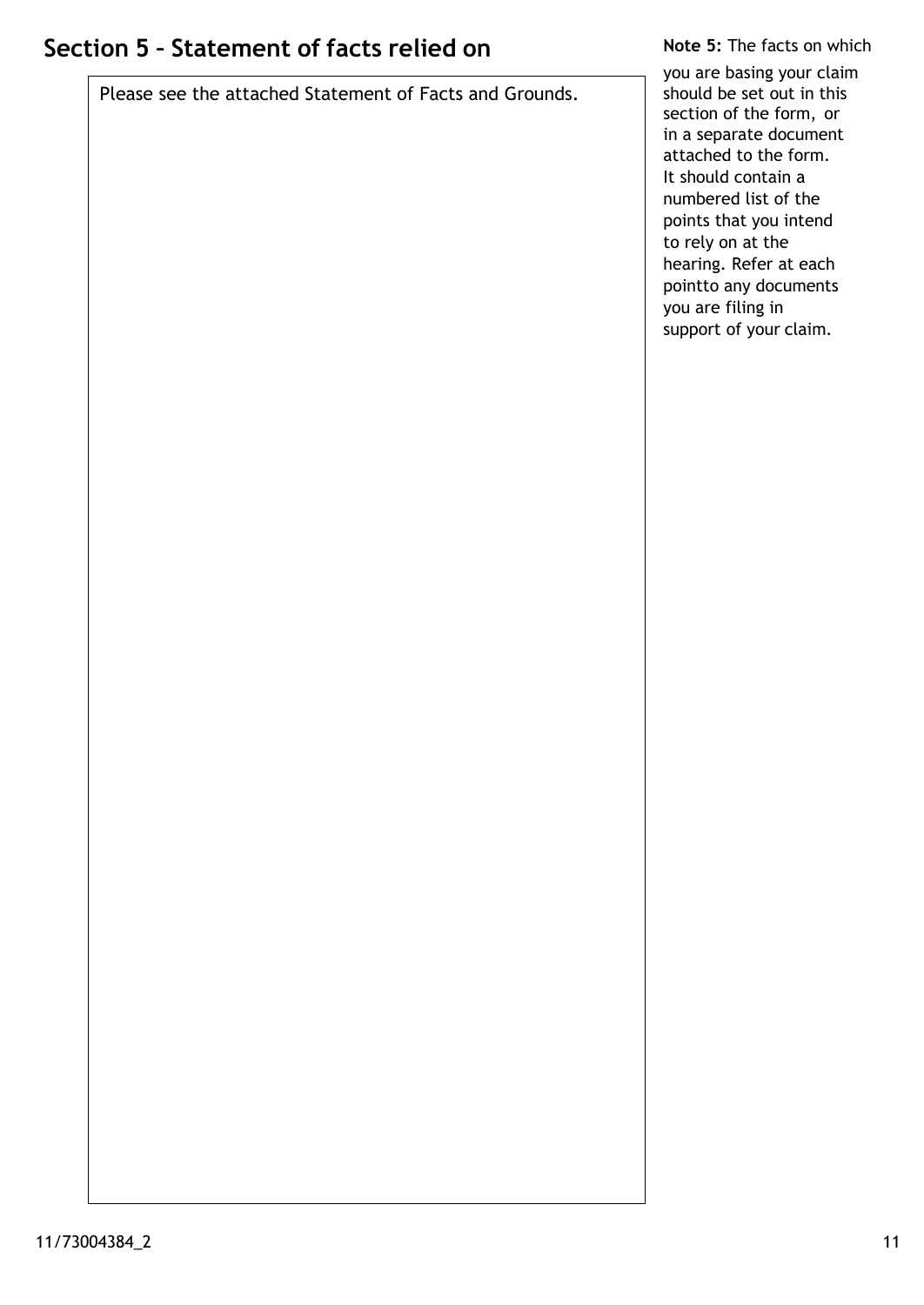## **Section 6 – Detailed statement of grounds**

**6.1** The detailed statement of grounds are:

 $\overline{\textsf{x}}$  attached

Please see the attached Statement of Facts and Grounds.

**Note 6.1:** Use a separate sheet if you need more space for your answers, marking clearly which section the information refers to.

## **Section 7 – Aarhus Convention claim**

- **7.1** I contend that this claim is an Aarhus Convention claim
	- Yes. Indicate in the following box if you do not wish the costs limits under CPR 45.43 to apply.
	- X No

**Note 7:** The Aarhus Convention grants the public rights regarding access to information, public participation and access to justice, in government decisionmaking processes on matters concerning local, national and transboundary environment.

It focuses on interactions between public and public authorities. Please indicate whether you are seeking the costs protection in CPR 45.

If you have indicated that the claim is an Aarhus claim set out the grounds below, including (if relevant) reasons why you want to vary the limit on costs recoverable from a party.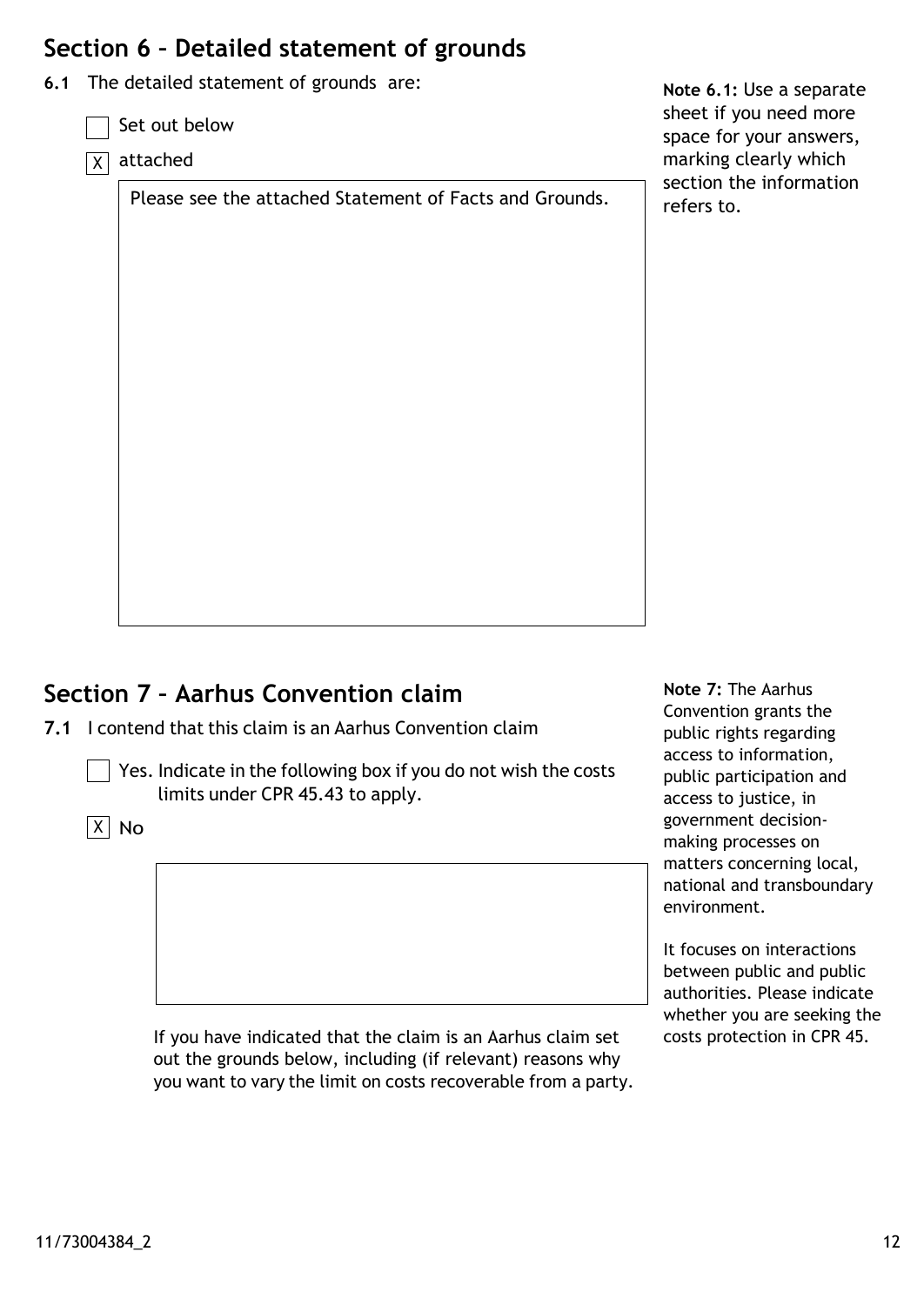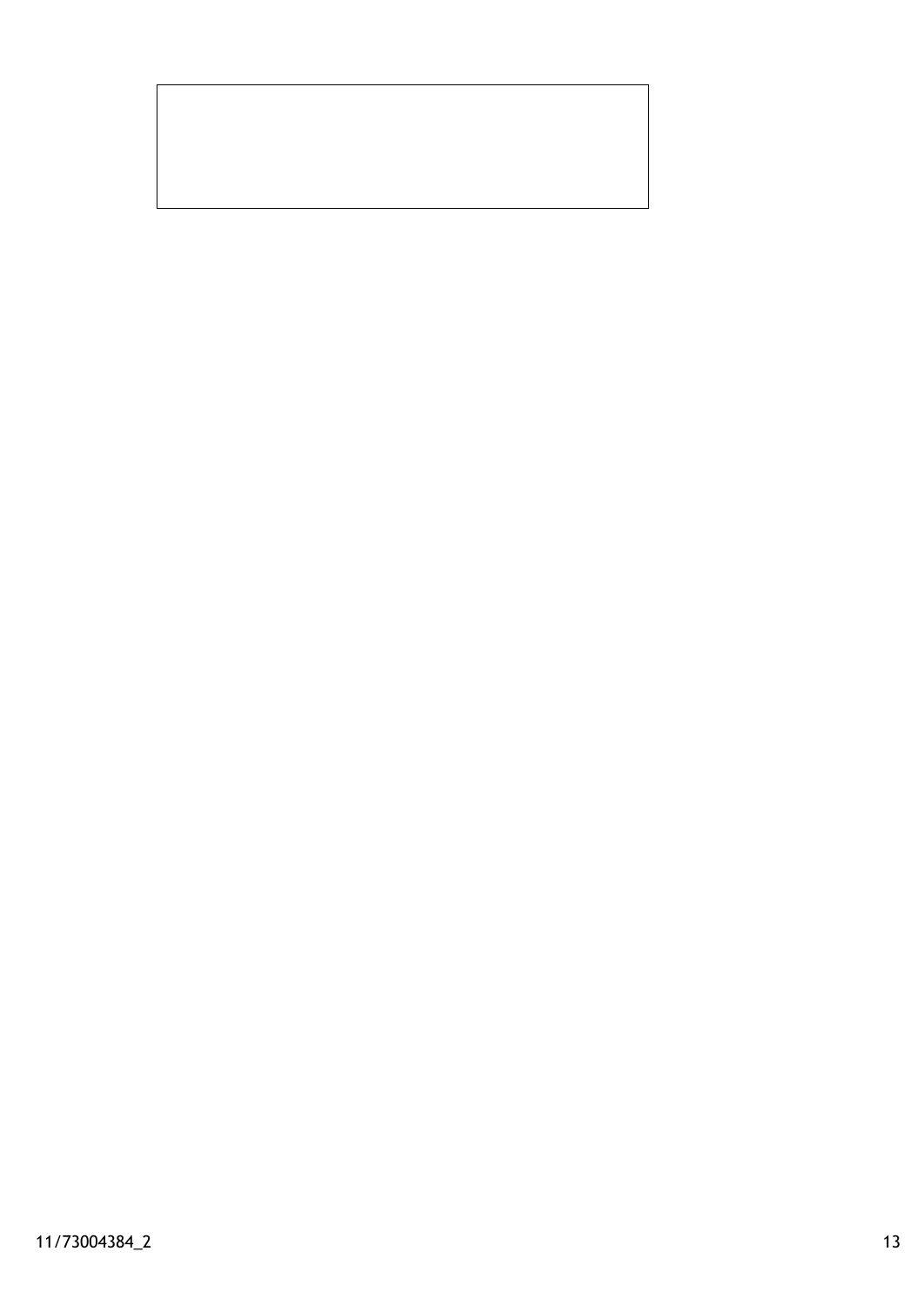### **Section 8 – Details of remedy (including any interim remedy) being sought**

#### The Claimant seeks:

- a) An order quashing the Secretary of State for Business, Energy and Industrial Strategy's decision of 20 January 2022 to refuse development consent for UK and UK Marine elements of the AQUIND Interconnector pursuant to section 114(1)(b) of the Planning Act 2008; and
- b) Costs.

**Note 8:** Complete this section stating what remedy you are seeking:

- (a) a mandatory order;
- (b) a prohibiting order;
- (c) a quashing order; or

(d) an injunction restraining a person from acting in any office in which he is not entitled to act.

A claim for damages may be included but only if you are seeking one of the orders set out above.

## **Section 9 – Otherapplications**

**9.1** I wish to make an application for:-

n/a

**Note 9:** You may wish to make additional applications to the Administrative Court in connection with your claim for Judicial Review. Any other applications may be made either in the claim form or in a separate application (form N244). This form can be obtained from any of the Administrative Court Offices listed overleaf or from our website a[t](http://www.justice.gov.uk/) [www.justice.gov.uk.](http://www.justice.gov.uk/)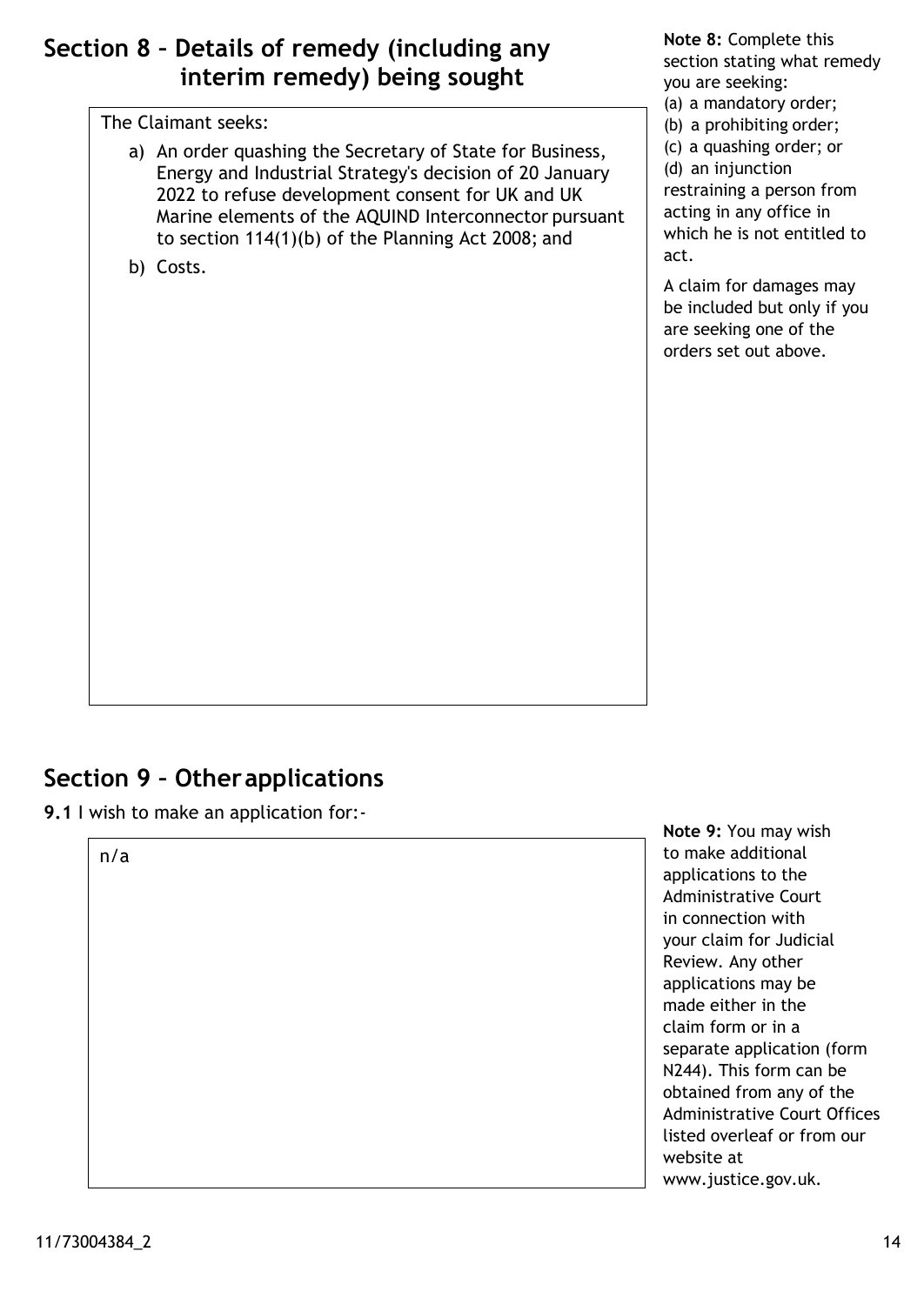### **Statement of truth**

I understand that proceedings for contempt of court may be brought against anyone who makes, or causes to be made, a false statement in a document verified by a statement of truth without an honest belief in its truth.

**I believe** that the facts stated in this form are true. I confirm that all relevant facts have been disclosed in this application.

 $\mathsf{X}$  **The claimant** believes that the facts stated in this form are true. **I am authorised** by the claimant to sign this statement.

Claimant

| Litigation friend

X Claimant's legal representative (as defined by CPR 2.3(1))

#### **Date**

| Day | Month | Year |
|-----|-------|------|
|     |       | 2022 |

Full name

Name of claimant's legal representative's firm

Herbert Smith Freehills LLP

If signing on behalf of firm or company give position or office held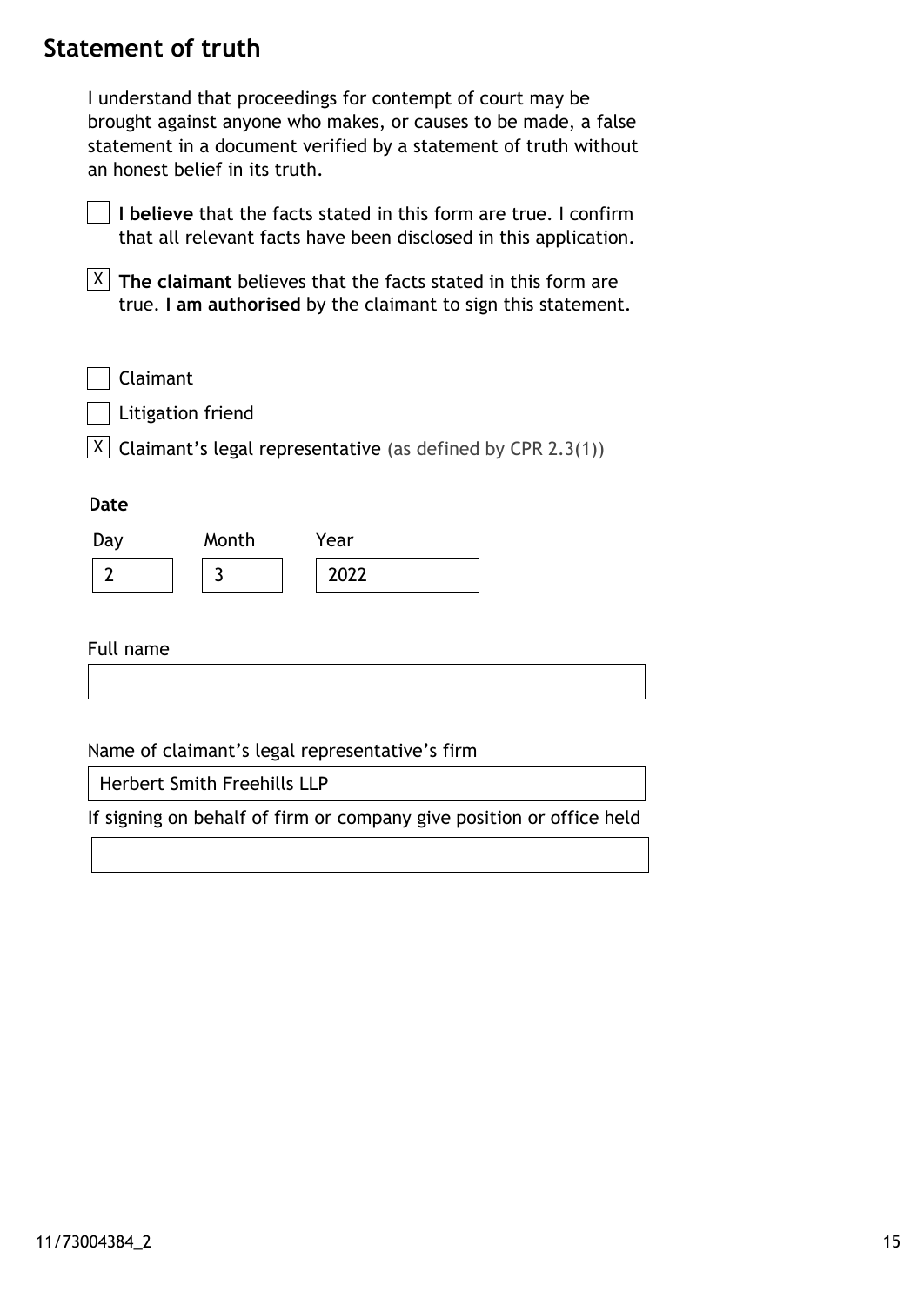## **Section 10 – Supporting documents**

If you do not have a document that you intend to use to support your claim, identify it, give the date when you expect it to be available andgive reasons why it is not currently available in the box below.

Please tick the papers you are filing with this claim form and any you will be filing later.

| De Titling tater.                                                                                                                                  | previous page, complete                               |
|----------------------------------------------------------------------------------------------------------------------------------------------------|-------------------------------------------------------|
| Statement of grounds<br> X                                                                                                                         | the notice as best you can<br>and ensure the claim is |
| Included<br>attached<br>$X \mid$                                                                                                                   | filedon time. Set out the<br>reasonswhy you have not  |
| X <br>Statement of the facts relied on                                                                                                             | been able to obtain any of                            |
| Included<br>attached<br> X                                                                                                                         | the information or<br>documents and give the          |
| Application to extend the time limit for filing the claim form                                                                                     | date when you expect<br>them to be available.         |
| Included<br>attached                                                                                                                               |                                                       |
| Application for directions                                                                                                                         |                                                       |
| Included<br>attached                                                                                                                               |                                                       |
| Any written evidence in support of the claim or application to<br>$\times$<br>extend time                                                          |                                                       |
| Where the claim for judicial review relates to a decision of a<br>court or tribunal, an approved copy of the reasons for reaching<br>that decision |                                                       |
| Copies of any documents on which the claimant proposes to rely<br>$X \mid$                                                                         |                                                       |
| A copy of the legal aid or Civil Legal Aid Certificate (if legally<br>represented)                                                                 |                                                       |
| X <br>Copies of any relevant statutory material                                                                                                    |                                                       |
| X <br>A list of essential documents for advance reading by the court<br>(with page references to the passages relied upon)                         |                                                       |
| Where a claim relates to an Aarhus Convention claim, a schedule<br>of the claimant's significant assets, liabilities and income.                   |                                                       |
| Included<br>attached                                                                                                                               |                                                       |
| a detailed statement of the grounds                                                                                                                |                                                       |
| Included<br>attached                                                                                                                               |                                                       |
|                                                                                                                                                    |                                                       |

**Note 10:** Do not delay filing your claim for judicial review. If you have not been able to obtain any of the

documents listed in this section within the time limits referred to on the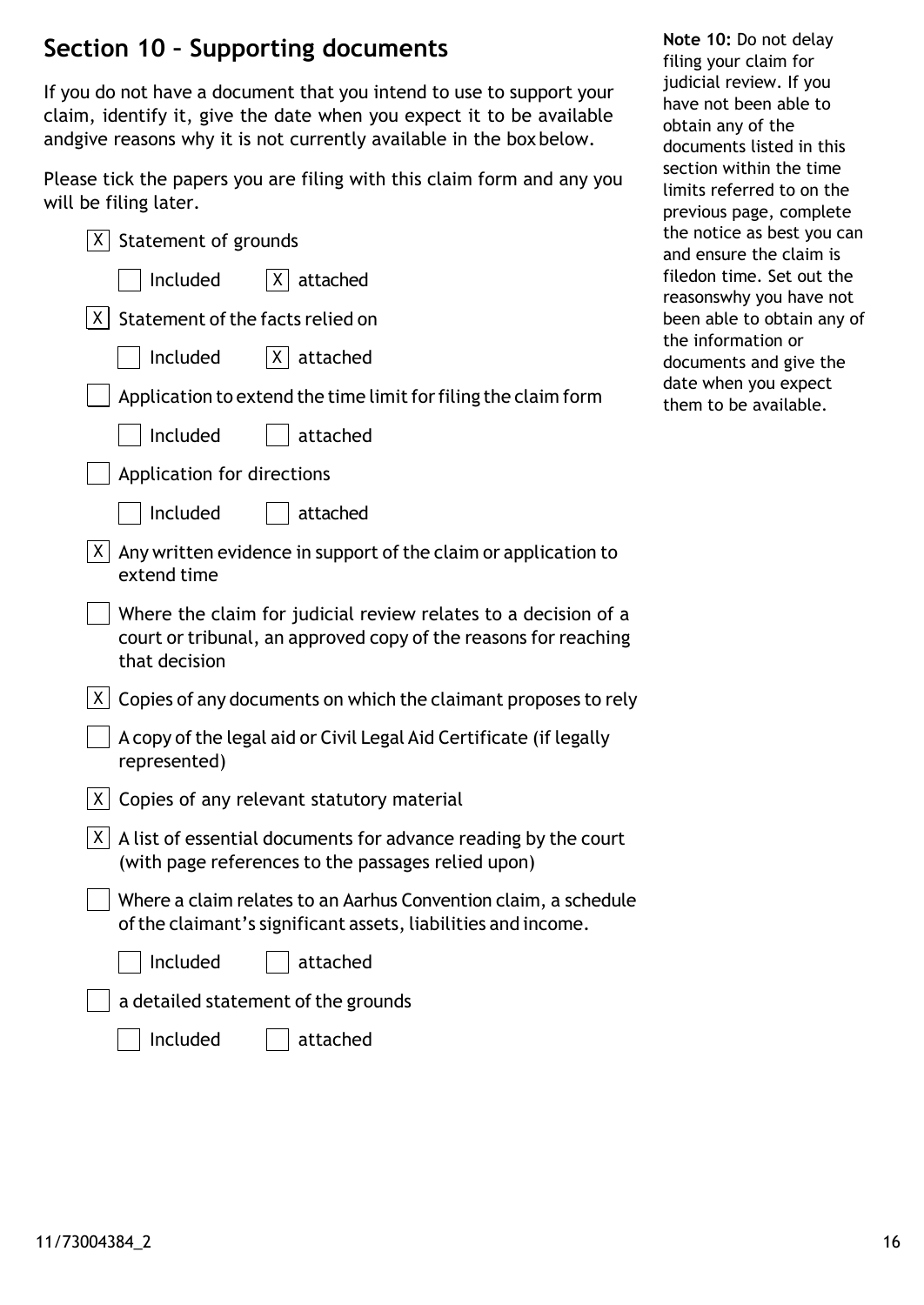Reasons why you have not supplied a document and date when you expect it to beavailable:-

Signature

Claimant or legal representative